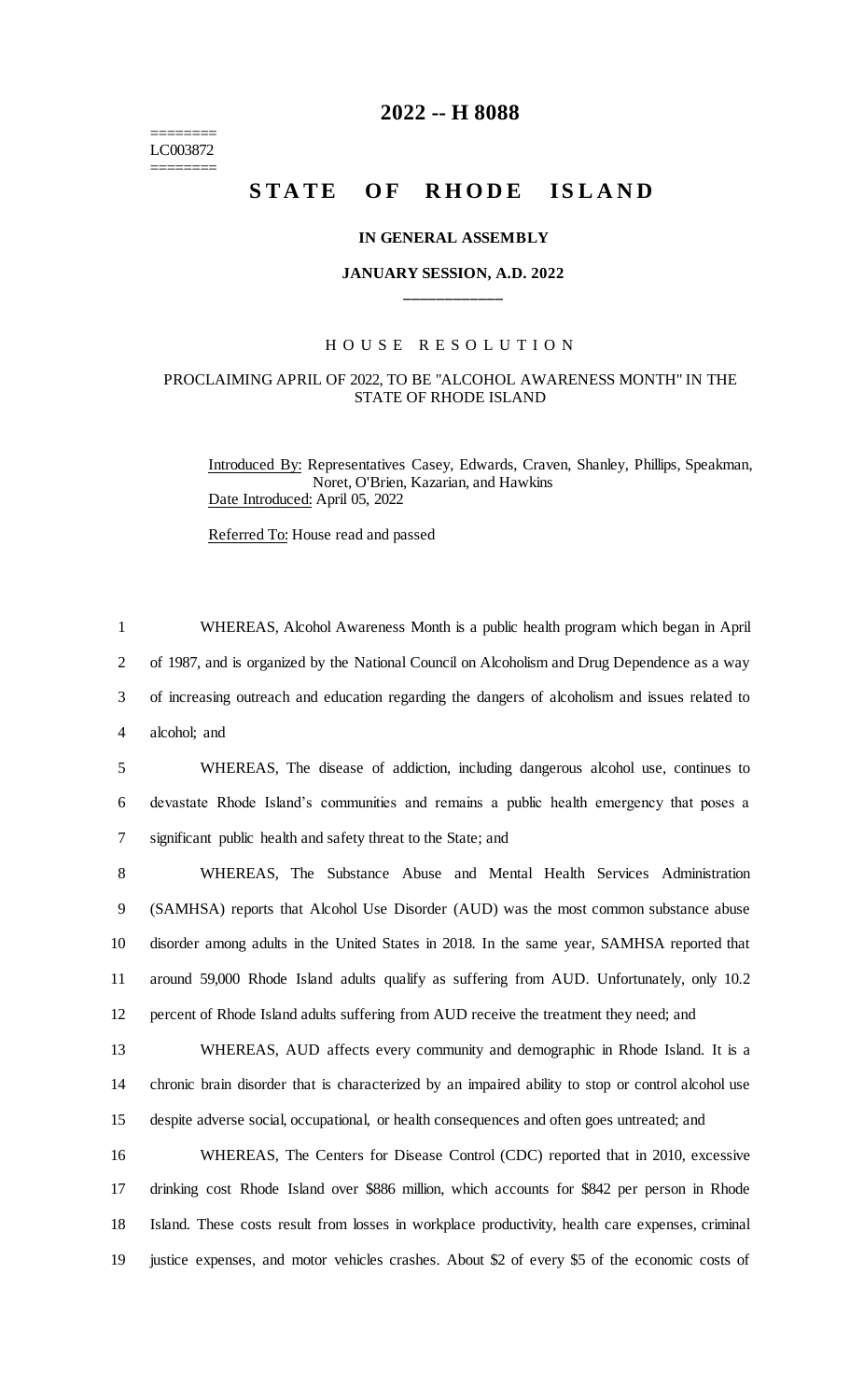excessive alcohol use were paid by federal, state, and local governments; and

 WHEREAS, Alcohol consumption is the third-leading cause of preventable death in the United States. The CDC's Morbidity and Mortality Weekly Report states that in Rhode Island there were approximately 337 alcohol-attributable deaths each year and 27.4 years of life lost per alcohol-attributable death from 2011-2015; and

 WHEREAS, Emergency Department visit-related diagnoses increased by 47 percent for both men and women from 2006-2014, and the costs for such visits increased from \$4.1 billion to \$15.3 billion in the same time period. In 2020, alcohol-related disorders were the 4th most common reason, among all Rhode Islanders, for a visit to a Rhode Island emergency department; and

 WHEREAS, The COVID-19 pandemic and its associated effects have led to elevated levels of harmful substance use, including an increase in alcohol use and related consequences. The dangers of excessive alcohol use should not be ignored; and

 WHEREAS, According to the Research Triangle Institute (RTI) International, average drinks per day and binge drinking increased from February 2020 to April 2020; and

 WHEREAS, A 2020 study funded by the National Institute of Alcohol Abuse and Alcoholism found overall increases in alcohol consumption among adults, including a 41 percent increase in heavy drinking among women; and

 WHEREAS, Some hospital systems nationally have noted increases in admissions for alcohol-related liver disease during the pandemic ranging from 30 percent to 50 percent higher than previous years; and

 WHEREAS, Meeting people where they are in their recovery journey is a critical component of public health and every setting of care should be aware of the signs of dangerous alcohol use, trained in assessing and/or identifying AUD, and treating AUD; and

 WHEREAS, In December of 2020, the Consolidated Appropriations Act of 2021 (P.L.116-260) was enacted, which included \$1.65 billion in the supplemental Substance Abuse Prevention and Treatment (SAPT) Block Grant funding as provided as part of the law's section dedicated to COVID-19 relief; and

 WHEREAS, In March of 2021, the American Rescue Plan Act of 2021 (P.L. 117-2) was enacted, which included \$1.5 billion in longer term supplemental SAPT Block Grant funding; now, therefore be it

 RESOLVED, That this House of Representatives of the State of Rhode Island hereby proclaims April of 2022, to be "Alcohol Awareness Month"; and be it further

RESOLVED, That this House hereby respectfully requests that the Governor of the State